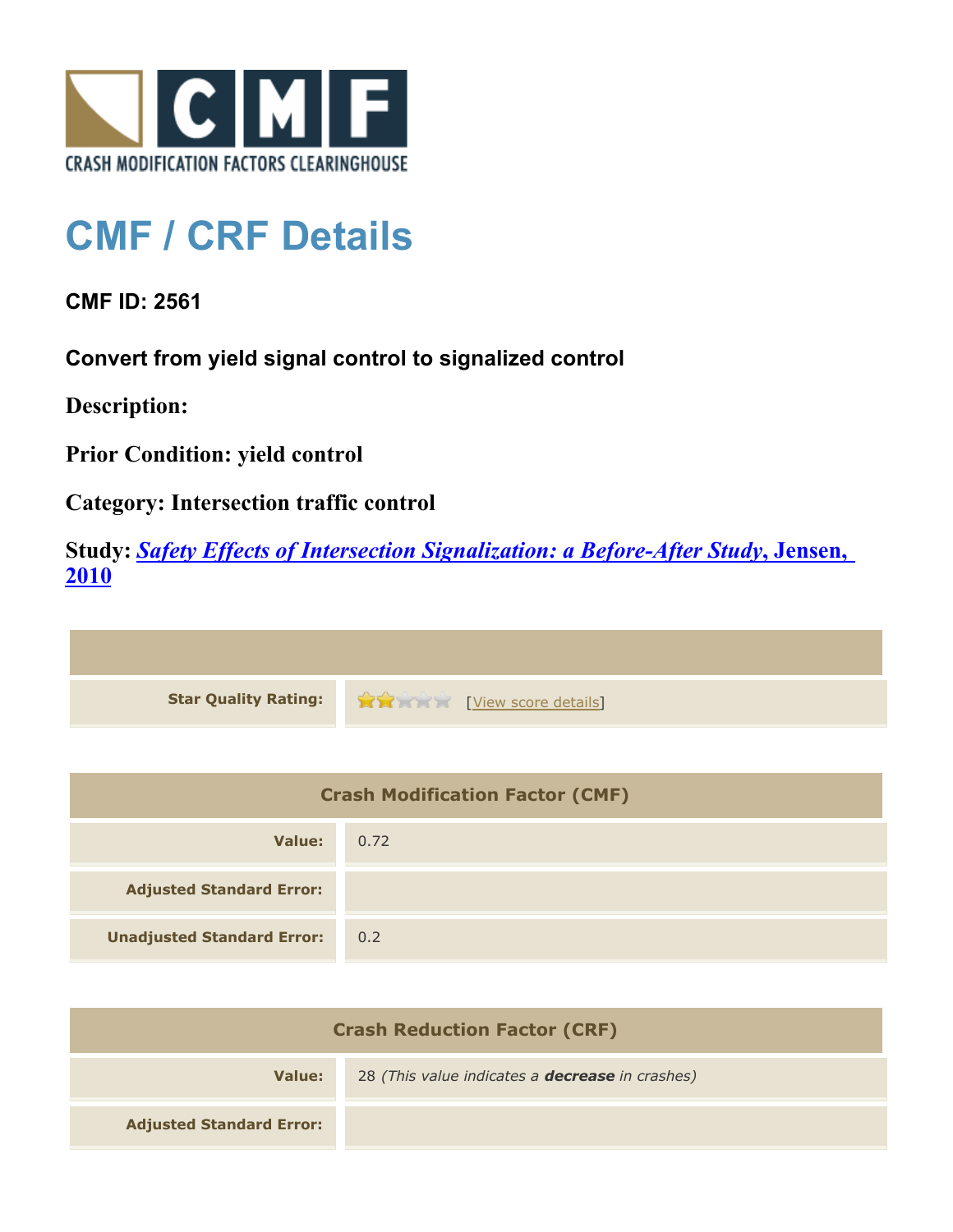| <b>Applicability</b>       |               |
|----------------------------|---------------|
| <b>Crash Type:</b>         | All           |
| <b>Crash Severity:</b>     | All           |
| <b>Roadway Types:</b>      | Not Specified |
| <b>Number of Lanes:</b>    |               |
| <b>Road Division Type:</b> |               |
| <b>Speed Limit:</b>        |               |
| <b>Area Type:</b>          | Urban         |
| <b>Traffic Volume:</b>     |               |
| <b>Time of Day:</b>        | All           |

## *If countermeasure is intersection-based*

| <b>Intersection Type:</b>         | Roadway/roadway (not interchange related) |
|-----------------------------------|-------------------------------------------|
| <b>Intersection Geometry:</b>     | 4-leg                                     |
| <b>Traffic Control:</b>           | Signalized                                |
| <b>Major Road Traffic Volume:</b> |                                           |
| <b>Minor Road Traffic Volume:</b> |                                           |

| <b>Development Details</b>      |              |
|---------------------------------|--------------|
| <b>Date Range of Data Used:</b> | 1976 to 2004 |
| <b>Municipality:</b>            | Copenhagen   |
| State:                          |              |